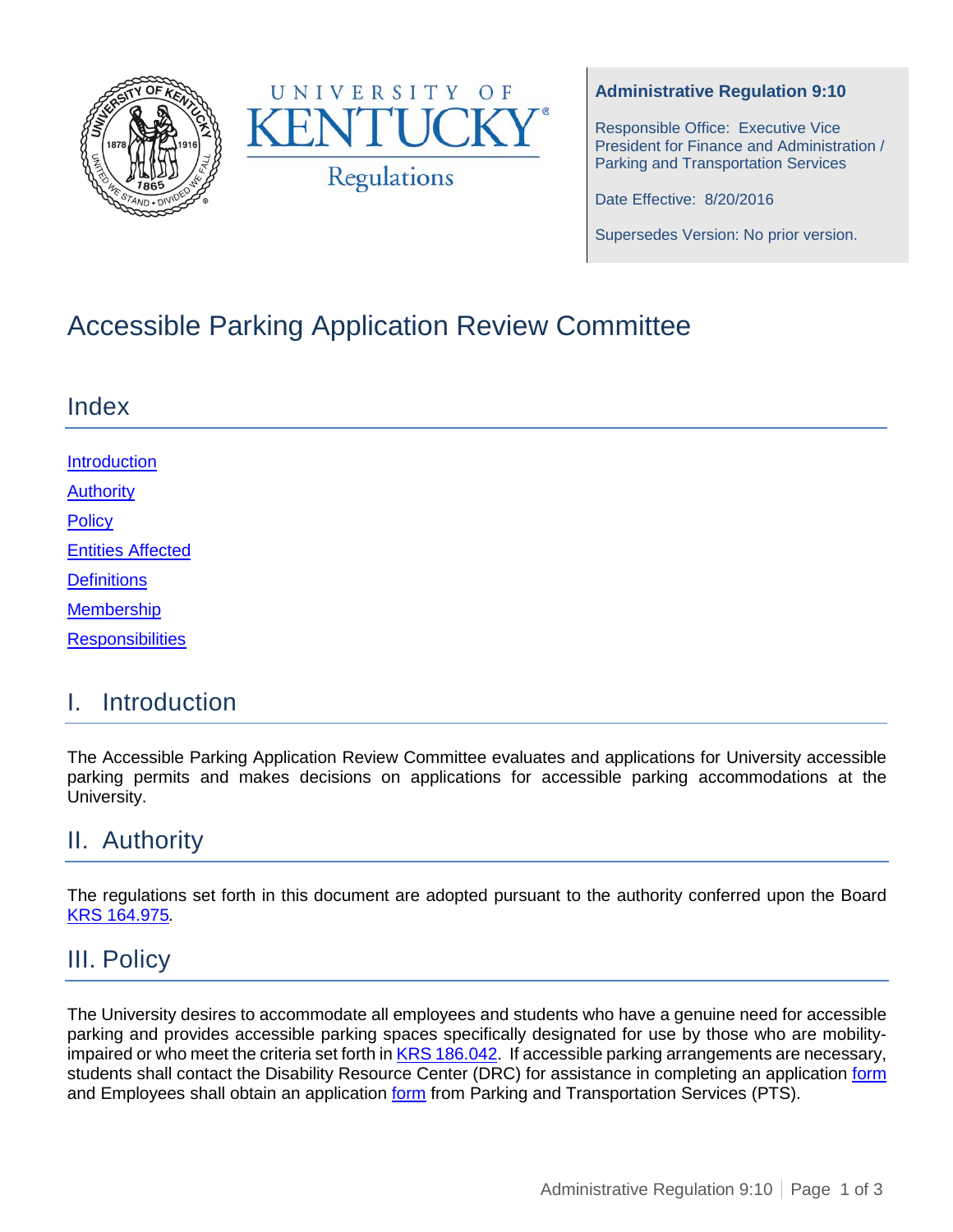## IV. Entities Affected

This Administrative Regulation applies to University employees and students, and University Partners.

#### V. Definitions

- A. "University accessible parking space" means a parking space specifically restricted for use by individuals with certain disabilities as defined by [KRS 186.042.](http://www.lrc.ky.gov/Statutes/statute.aspx?id=5925)
- B. "University accessible parking permit" means a parking permit purchased through PTS required for authorization to park in designated disabled accessible parking spaces in University parking permit controlled areas.
- C. "University Partners" means any student or employee of a higher education institution, private company or organization, or state or federal government whose regular, frequent or permanent assignment, office or primary workstation is on the University campus or who relies on the University's parking infrastructure to meet their commuting needs. This includes, but is not limited to, contractors, vendors and construction workers as well as employees of the Veterans Administration (VA) Hospital and Bluegrass Community and Technical College (BCTC) employees and students.

#### <span id="page-1-0"></span>VI. Membership

- A. The Committee is appointed by the President and reports to the Executive Vice President for Finance and Administration (EVPFA).
- B. Committee membership shall be comprised of at least three (3), but no more than five (5) members. Committee member shall have demonstrated interest or professional expertise in the recognition of individual mobility impairment specifically as it relates to the criteria set forth in [KRS 186.042.](http://www.lrc.ky.gov/Statutes/statute.aspx?id=5925)
- C The President shall designate the chair and may designate ex officio members.
- D. Committee members, other than those with student or ex officio status, shall have staggered three-year (3-year) appointments and may be reappointed.

### <span id="page-1-1"></span>VII.Responsibilities

- A. The Committee is charged with the responsibility to:
	- 1. Review applications for University accessible parking permits at regularly scheduled intervals;
	- 2. Approve or deny applications through interpretation of the KRS [186.042,](http://www.lrc.ky.gov/Statutes/statute.aspx?id=5925) determine the length of time approved applications are valid, and communicate decisions to PTS;
	- 3. Recommend to the Director of PTS changes in the University accessible permit application process based on experience and knowledge gained through the functions of the Committee; and
	- 4. Recommend to the Director of PTS, with a report to the EVPFA, changes in the Vehicle, Parking, and Permit Regulations as it relates to University accessible parking based on experience and knowledge gained through the functions of the Committee.
- B. The Committee shall, on request, prepare special reports for the EVPFA.